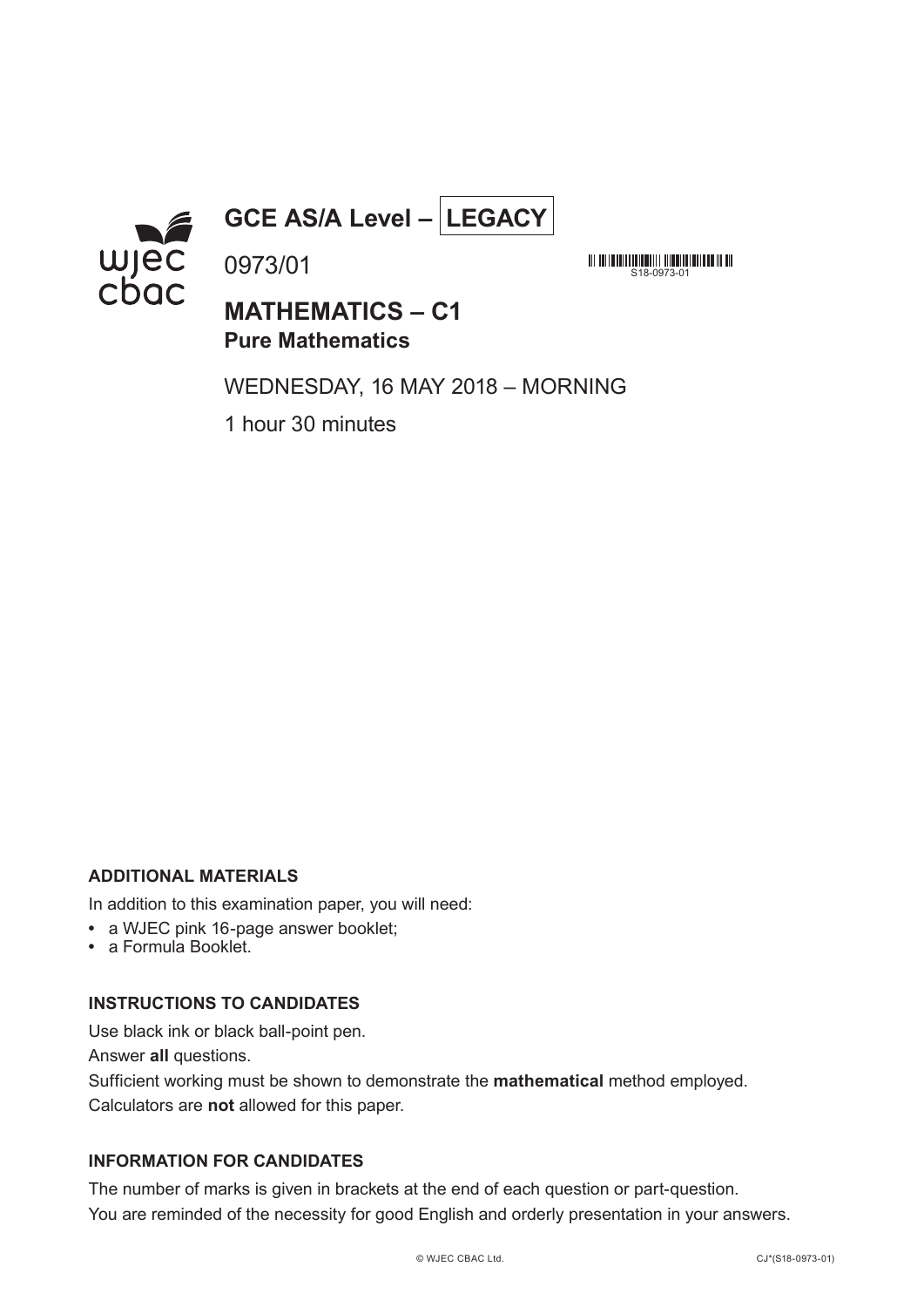- **1.** The points *A*, *B*, *C* and *D* have coordinates (–2, 7), (2, –1), (5, 3) and (3, 7) respectively.
	- *(a*) (i) Show that *AB* and *DC* are parallel.
		- (ii) Find the equation of *AB*. [5]
	- *(b)* The line *L* has equation  $x 2y + 11 = 0$  and intersects *AB* at the point *E*.
		- (i) Giving a reason, determine whether or not *L* is perpendicular to *AB*.
		- (ii) Show that  $E$  has coordinates  $(-1, 5)$ .
		- (iii) Calculate the length of *EF*, where *F* denotes the midpoint of *AB*. [8]
	- *(c)* **Write down** the geometrical name for the quadrilateral *ABCD*. [1]

2. Simplify 
$$
\sqrt{500} + (\sqrt{12} \times \sqrt{15}) - \frac{7\sqrt{60}}{\sqrt{3}}
$$
. [4]

- **3.** The curve *C* has equation  $y = x^2 6x + 7$ . The point *P*, whose *x*-coordinate is 2, lies on *C*.
	- *(a)* Show that the equation of the **normal** to *C* at *P* is  $y = \frac{1}{2}x 2$ . [6]
	- *(b)* The normal to *C* at *P* intersects *C* again at the point *Q*. Find the coordinates of *Q*. [4]
- **4.** *(a)* Express  $4x^2 + 40x 69$  in the form  $a(x + b)^2 + c$ , where the values of the constants  $a, b$  and  $c$  are to be found. [3]
	- *(b)* **Using your answer to part** *(a)*, solve the equation

$$
4x^2 + 40x - 69 = 0.
$$
 [3]

- **5.** *(a)* Using the binomial theorem, write down and simplify the first four terms in the expansion of  $\left(1-\frac{x}{2}\right)^{\prime}$  in ascending powers of *x*.  $\overline{\mathcal{N}}$  $\cdot$  $\left(1-\frac{x}{2}\right)$ 7
	- *(b)* The coefficient of  $x^2$  in the expansion of  $(1 + 4x)^n$  is 3360. Given that *n* is a positive integer, find the value of  $n$ .  $[3]$
- **6.** Find the range of values of *x* satisfying the inequality

$$
9x^2 + 16x - 4 > 0.
$$
 [3]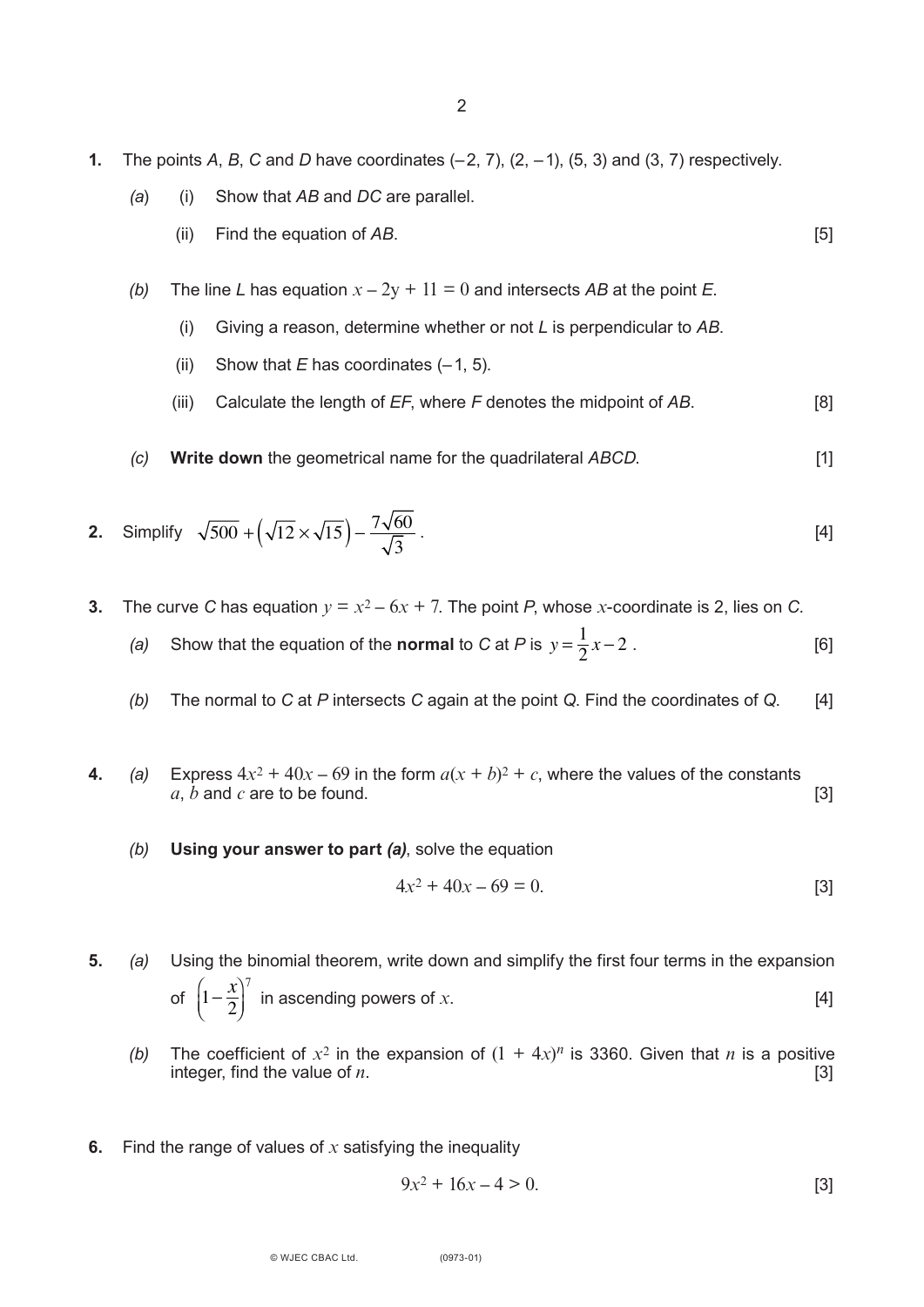3

7. (a) Given that 
$$
y = 9x^2 - 7x - 8
$$
, find  $\frac{dy}{dx}$  from first principles. [5]

(b) Given that 
$$
y = \frac{k}{x} + 14\sqrt{x}
$$
 and that  $\frac{dy}{dx} = 2$  when  $x = 9$ , find the value of the constant k. [4]

- **8.** *(a)* (i) Find one real root of the equation  $8x^3 + 7x^2 13x + 10 = 0$ .
	- (ii) Show that the root you have found is the only real root of the equation

$$
8x^3 + 7x^2 - 13x + 10 = 0.
$$
 [7]

- *(b)* When  $x^3 80$  is divided by  $x a$ , the remainder is 45. Find the value of the constant *a*. [2]
- **9.** The diagram shows a sketch of the graph of  $y = f(x)$ . The graph passes through the points  $(-4, 0)$  and  $(6, 0)$  and has a maximum point at  $(1, 3)$ .



- *(a)* Sketch the graph of  $y = f(x + 3)$ , indicating the coordinates of the stationary point and the coordinates of the points of intersection of the graph with the *x*-axis. [3] coordinates of the points of intersection of the graph with the *-axis.*
- *(b)* Gwen is asked by her teacher to draw the graph of  $y = f(ax)$  for various values of the constant *a*. Two of Gwen's graphs pass through the point (2, 0). Find the value of *a* corresponding to each of these two graphs. [2]

# **TURN OVER**